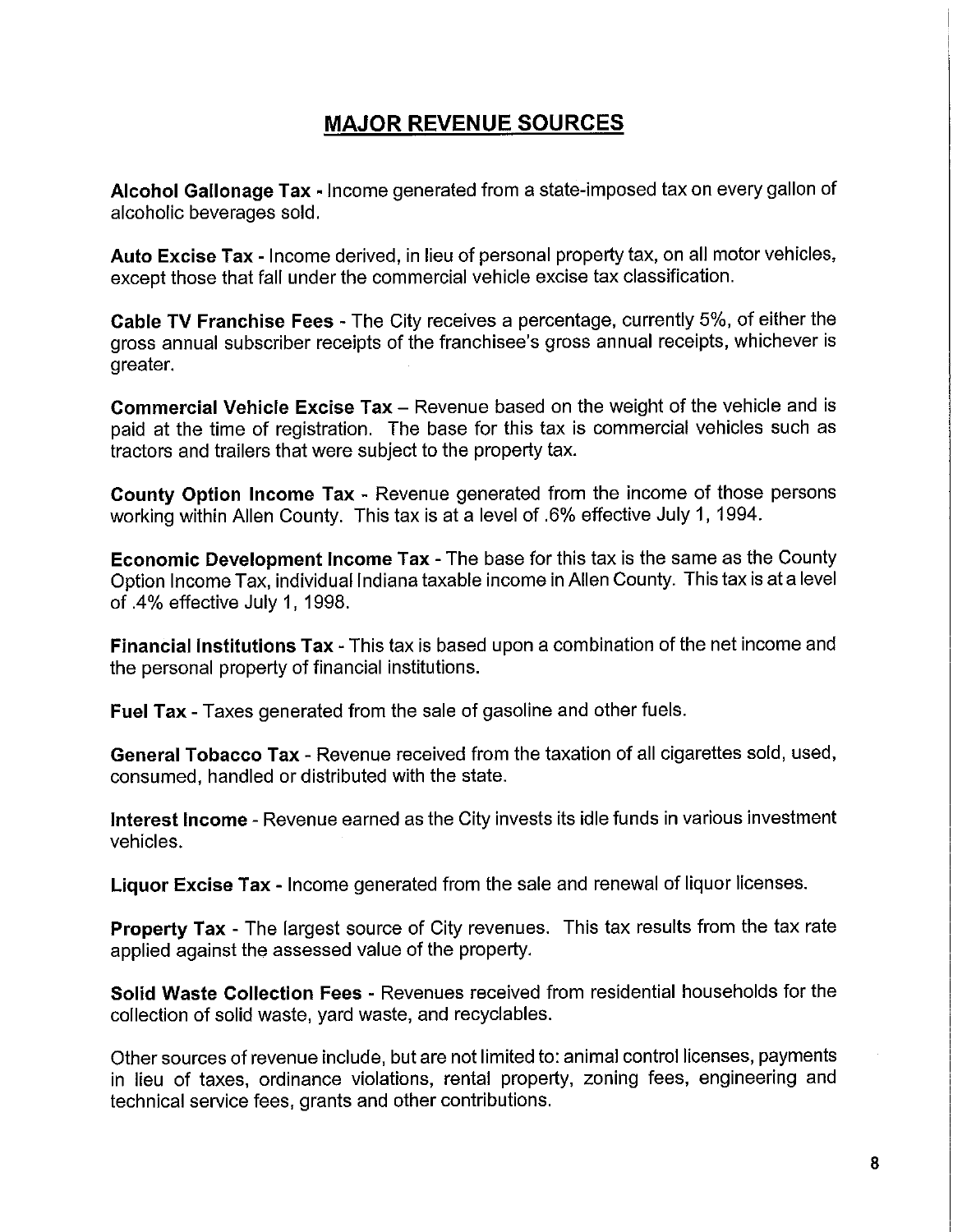### TAXES BASED ON INCOME

In March of 1989, the Common Council of the City of Fort Wayne enacted the County Option Income Tax (COIT), one of three local option income taxes available to counties under State statutes in Indiana, as part of a tax reform package. Also, available to counties under Indiana law is the County Adjusted Gross Income Tax (CAGIT) and the County Economic Development Income Tax (CEDIT). The Common Council controlled enactment of the tax at that time based on the fact that the City comprised 58.5 % of the population of Allen County, even though the Allen County COIT Council actually enacts the tax.

The tax reform effort involved two primary strategies. One, it is appropriate to tax those citizens who live outside the City but use City services such as roads and streets, fire protection, and police protection while they work in Fort Wayne. To a modest extent, COIT accomplishes that. Two, adding a different tax base into the picture, income as opposed to property, broadens and distributes the total tax burden in a fairer manner. COIT accomplishes that as well.

The tax reform package also included an increase in the Homestead Property Tax Credit from 4% to 12% by 1992 and a flat property tax rate through 1992. The COIT tax began on July 1, 1989 at a rate of .2% on Indiana adjusted gross income. Because of fluctuations in the base upon which COIT is computed, revenue could vary more from year to year than does property tax revenue.

COIT increased to .3 % on July 1, 1990, where it remained frozen until July 1, 1992. In March of 1992, the Common Council removed a self-imposed freeze on the COIT tax and allowed it to go to .4% effective July 1, 1992. The Common Council increased COIT to .5% effective July 1, 1993 and to *.6%* effective July 1, 1994. The City receives revenues from the State of Indiana on a delayed basis.

In March of 1993, the Common Council enacted the Economic Development Income Tax (CEDIT) for Allen County at a level of *.2%* effective July 1, 1993. Use of these funds is restricted to projects related to economic development, infrastructure improvements, Parks and Safety capital expenditures or payment on bonds to fund any of these types of projects. In March of 1998, Common Council voted to increase the rate to .4% effective July 1, 1998.

|                | <b>COIT Received</b> | <b>CEDIT Received</b> |
|----------------|----------------------|-----------------------|
| <b>Year</b>    |                      |                       |
| 1994           | 6,948,785            | 4,364,927             |
| 1995           | 8,707,401            | 5,015,992             |
| 1996           | 9,183,664            | 6,200,011             |
| 1997           | 8,592,454            | 6,992,700             |
| 1998           | 9,871,928            | 7,272,282             |
| 1999           | 10,303,279           | 15,947,191            |
| 2000           | 11,263,966           | 17,668,570            |
| 2001           | 12,924,441           | 19,894,809            |
| 2001 Windfall* | 4,624,444            | 5,267,845             |
| 2002           | 14,535,078           | 22,036,574            |
| 2003           | 10,703,146           | 16,622,168            |
| 2004           | 10,478,580           | 15,830,142            |
| 2005           | 9,781,044            | 16,206,853            |
| 2006           | 11,929,263           | 18,559,384            |
| 2007           | 11,628,649           | 18,930,885            |
| 2008           | 12,538,136           | 21,825,380            |
| 2009 Estimated | 12,421,557           | 23,021,823            |
| 2010 Estimated | 14,611,261           | 23,514,800            |

The COIT and CEDIT revenue history for the City of Fort Wayne is as follows:

Through a miscalculation by the Indiana Department of Revenue, a special distribution of County Option Income Tax and/or Economic Development Income Tax dollars was made to the City of Fort Wayne in March of 2001.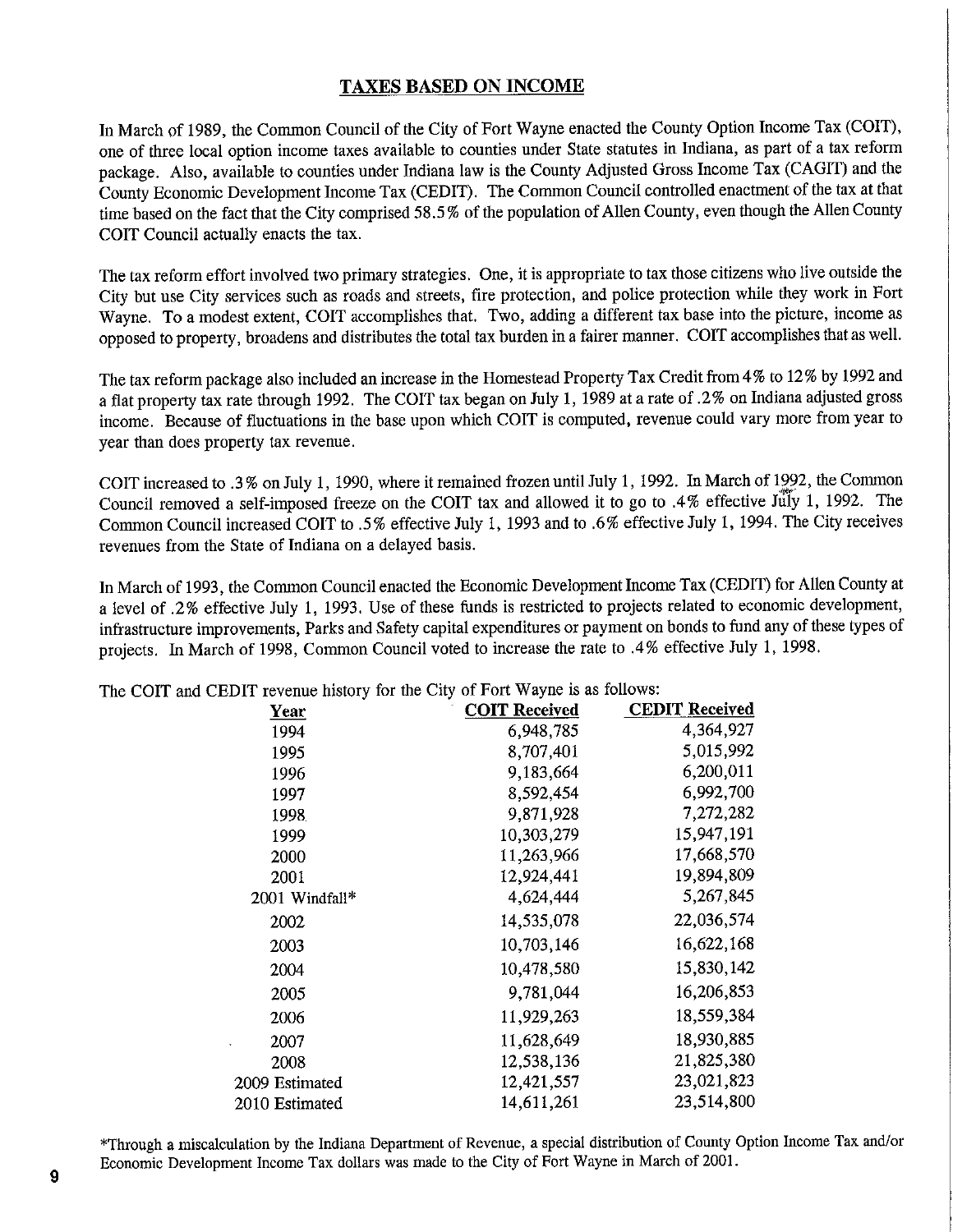## **2010 BUDGET PROCESS**

 $\sim$ 

**Budget Miscellaneous Revenues for years 2005-2010**

**BY REVENUE TYPE per Fund**

|                                      | 2005<br><b>DLGF</b><br>Approved<br><b>Budget</b> | 2006<br><b>DLGF</b><br>Approved<br><b>Budget</b> | 2007<br><b>DLGF</b><br>Approved<br><b>Budget</b> | 2008<br><b>DLGF</b><br>Approved<br><u>Budget</u> | 2008<br><b>Actual</b>    | 2009<br><b>DLGF</b><br>Approved<br><b>Budget</b> | 2010<br><b>Submitted</b> |
|--------------------------------------|--------------------------------------------------|--------------------------------------------------|--------------------------------------------------|--------------------------------------------------|--------------------------|--------------------------------------------------|--------------------------|
| General                              |                                                  |                                                  |                                                  |                                                  |                          |                                                  |                          |
| COIT                                 | 9.361,044                                        | 11,869,112                                       | 11,135,907                                       | 11,891,932                                       | 12,118,136               | 12,001,557                                       | 14,191,261               |
| Financial Institution Tax            | 377,878                                          | 376,443                                          | 355,211                                          | 407,416                                          | 424,183                  | 440,042                                          | 389.262                  |
| <b>Auto/Aircraft Excise Tax</b>      | 2 602,463                                        | 2,569,515                                        | 2,645,963                                        | 3,672,222                                        | 3,852,585                | 3,797,459                                        | 3,139,454                |
| Commercial Vehicle Excise Tax        | 277,404                                          | 299,701                                          | 288,604                                          | 359,980                                          | 366 328                  | 399,096                                          | 424 890                  |
| Cable Franchise Fees                 | 1,004,400                                        | 1,146,416                                        | 1,146,416                                        | 1,194,708                                        | 1,477,055                | 1,290,000                                        | 1,440,000                |
| Fees                                 | 33,000                                           | 32,700                                           | 33,700                                           | 33,700                                           | 51,013                   | 33,700                                           | 33,500                   |
| <b>Economic Development Fees</b>     | 30,000                                           | ۰                                                | 22,500                                           | 24,000                                           | 16,760                   | 23,000                                           | 15,000<br>1,500          |
| Zoning Fees                          | 106,600                                          | 78,700                                           | 86,900                                           | 55,000                                           | 7,461                    | 1,400                                            | 126,865                  |
| Animal Control Licenses              | 89,605                                           | 99,065                                           | 107,420                                          | 106,855                                          | 126,865                  | 108,150                                          |                          |
| <b>Building Permits</b>              | 150,800                                          | 220,000                                          | 194,000                                          | 147 768                                          | 14.948                   | 360,000                                          | 300,000                  |
| Right of Way Permits                 | 303,500                                          | 373,000                                          | 324,000                                          | 316.000                                          | 299.155<br>10,910        | 13,320                                           | 14,060                   |
| Licenses & Permits                   | 10,015                                           | 14,065                                           | 13,210                                           | 14 850<br>$\blacksquare$                         | 46,750                   | $\blacksquare$                                   |                          |
| <b>Federal Grants</b>                | 331,350                                          | 243,660                                          | 276,300<br>195,072                               | 4,992                                            | 13,507                   | 4,992                                            | 4,992                    |
| <b>State Grants</b>                  | 4,983                                            | 99,299<br>209,462                                | 215,979                                          | 240,083                                          | 221,806                  | 217,575                                          | 212,573                  |
| Cigarette Tax                        | 222,691<br>447,587                               | 443,176                                          | 436,458                                          | 485,167                                          | 492,219                  | 500,172                                          | 500,172                  |
| Alcohol Beverage Gallonage Tax       | 247,628                                          | 106,541                                          | 101,339                                          | 101,339                                          | 134,953                  | 101,339                                          | 101.339                  |
| Liquor Excise Tax                    | 1,640,328                                        | 1,390,328                                        | 1,415,742                                        | 1,576,985                                        | 1,568,805                | 1,568,805                                        | 1,565,000                |
| Gaming Tax                           | 2,476,840                                        | 2.986,532                                        | 3,450,646                                        | 3,444,646                                        | 3,444,645                | 4,247,068                                        | 5,954,000                |
| Payments in Lieu of Taxes<br>911 Fee | 362,360                                          | 745,680                                          | 745,680                                          | 745,680                                          | 745,894                  | 745,680                                          | 745,680                  |
| Sale of Maps & Publications          | 218,656                                          | 57,720                                           | 52,401                                           | 44,604                                           | 50,385                   | 34,524                                           | 35,738                   |
| City/Town Services                   | 704,870                                          | 818,325                                          | 752,025                                          | 741,025                                          | 786,117                  | 750,600                                          | 810,000                  |
| <b>Weed Cutting</b>                  | 93,000                                           | 122,000                                          | 122,000                                          | 153,000                                          | 231,674                  | 110,000                                          | 185,000                  |
| <b>Animal Control Fees</b>           | 239,399                                          | 235,656                                          | 250,449                                          | 251,118                                          | 285,951                  | 257,708                                          | 285,896                  |
| <b>Charges for Services</b>          | 95,000                                           | 132,765                                          | 55,780                                           | 78,780                                           | 188,634                  | 194,080                                          | 176,100                  |
| Insurance Reimbursements             | 109,350                                          | 104,775                                          | 97,061                                           | 110,000                                          | 356,874                  | 111,200                                          | 111,200                  |
| Sale of Scrap                        | 9,375                                            | 13,400                                           | 13,400                                           | 13.475                                           | 8,865                    | 13,700                                           | 13,700                   |
| <b>CU Services Reimbursements</b>    | 1,738,100                                        | 1,983,250                                        | 2,137,896                                        | 2,137,890                                        | 2,137,890                | 1,400,340                                        | 1,400,340                |
| Barrett Law Reimbursements           | 80,569                                           | 85,953                                           | 95,000                                           | 100,000                                          | 93,121                   | 100,000                                          | 100,000                  |
| <b>CEDIT Reimbursements</b>          | 689,894                                          | 343,836                                          | 417,700                                          | 116,000                                          |                          |                                                  |                          |
| Violation of Ordinances              | 200,392                                          | 311,650                                          | 344,100                                          | 338,100                                          | 1,176,483                | 289,400                                          | 266,100                  |
| <b>Court Receipts</b>                | 203,574                                          | 227,114                                          | 240,000                                          | 256,000                                          | 336,241                  | 280,000                                          | 290,800                  |
| Parking Meter Receipts               | 346,000                                          | 582,000                                          | 535,000                                          | 505,000                                          | 468,683                  | 510,000                                          | 435,000                  |
| <b>Auction Proceeds</b>              | 50,000                                           | 63,500                                           | 55,600                                           | 37,200                                           | 75,057                   | 37,200                                           | 45,000                   |
| Interest on Investments              | 90,010                                           | 225,010                                          | 475,000                                          | 800,000                                          | 48,384                   | 800,000                                          | 60,000                   |
| Rentals                              | 107,859                                          | 109,859                                          | 110,316                                          | 112,616                                          | 113.051                  | 112,616                                          | 111,057                  |
| Miscellaneous Revenues               | 33,991                                           | 103,366                                          | 200,654                                          | 111 480                                          | 365,390                  | 100,080                                          | 76,855                   |
| Transfer from other funds            | 152,782                                          | 105,000                                          | 95,000                                           | 45,000                                           | 53,847                   | 45,000                                           | 90,000                   |
| <b>Total General Fund</b>            | 25,243,297                                       | 28,928,574                                       | 29,240,429                                       | 30,774,611                                       | 32,210,625               | 30,999,803                                       | 33,652,334               |
|                                      |                                                  |                                                  |                                                  |                                                  |                          |                                                  |                          |
| Fire<br>Financial Institution Tax    | 281,989                                          | 261,998                                          | 254,518                                          | 253,619                                          | 249.548                  | 267,805                                          | 222,463                  |
| Auto/Aircraft Excise Tax             | 1,918,082                                        | 1,879,294                                        | 1,866,496                                        | 2,220,403                                        | 2,215,586                | 2.258,800                                        | 1,755,367                |
| Commercial Vehicle Excise Tax        | 207,006                                          | 208,322                                          | 206,390                                          | 221,507                                          | 213,680                  | 240,779                                          | 241,782                  |
| <b>Federal Grants</b>                |                                                  |                                                  | 42,500                                           |                                                  |                          | 50,000                                           |                          |
| Sale of Maps & Publications          | 200,975                                          | 1,500                                            | 1,600                                            | 84                                               | 15                       | 84                                               | 80                       |
| City/Town Services                   |                                                  | 356,850                                          | $\bullet$ .                                      | $\blacksquare$                                   |                          | ÷.                                               |                          |
| <b>Fire Protection Contracts</b>     |                                                  | 10,433                                           | 10,433                                           | 11,069                                           | 11,401                   | 11,069                                           | 11,733                   |
| Licenses & Permits                   |                                                  | 46,000                                           | 10,800                                           | $\blacksquare$                                   | $\overline{\phantom{0}}$ |                                                  |                          |
| Violation of Ordinances              | 500                                              | 5,500                                            | 13,800                                           | 2,550                                            | 25,954                   | 2,550                                            | 13,300                   |
| Insurance Reimbursements             |                                                  |                                                  | ۰.                                               |                                                  | .17.927                  |                                                  |                          |
| Miscellaneous Revenues               |                                                  | 3,540                                            | 2,600                                            | 900                                              | 155,982                  | 900                                              | 600                      |
| <b>Total Fire Fund</b>               | 2,608,552                                        | 2,773,437                                        | 2,409,137                                        | 2,710,132                                        | 2,890,093                | 2,831,987                                        | 2,245,325                |
|                                      |                                                  |                                                  |                                                  |                                                  |                          |                                                  |                          |

 $\bar{z}$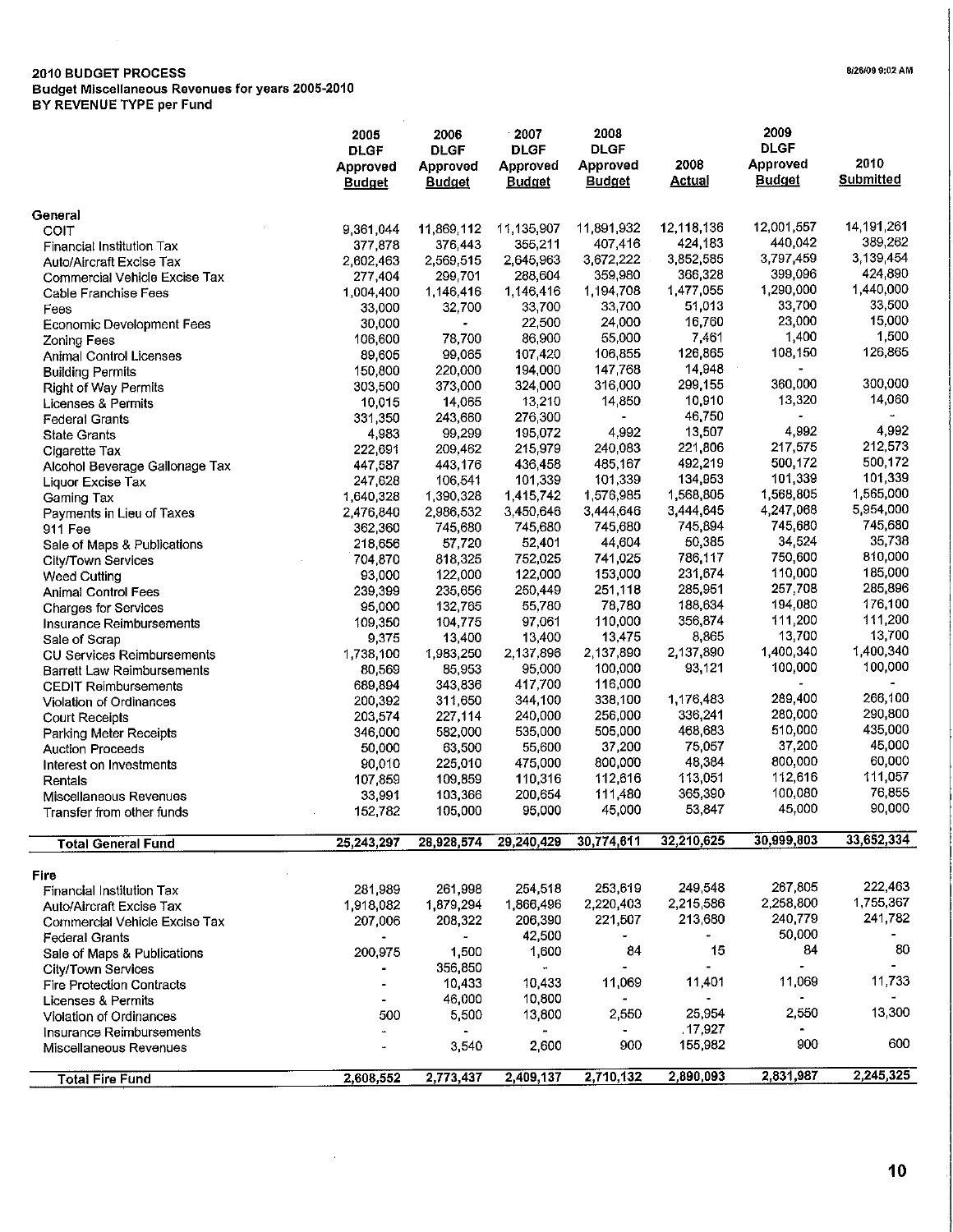#### **2010 BUDGET PROCESS**

**Budget Miscellaneous Revenues for years 2005-2010**

**BY REVENUE TYPE per Fund**

|                                           | 2005                                     | 2006                                     | 2007                                     | 2008                                            |                       | 2009                                     |                          |
|-------------------------------------------|------------------------------------------|------------------------------------------|------------------------------------------|-------------------------------------------------|-----------------------|------------------------------------------|--------------------------|
|                                           | <b>DLGF</b><br>Approved<br><b>Budget</b> | <b>DLGF</b><br>Approved<br><b>Budget</b> | <b>DLGF</b><br>Approved<br><b>Budget</b> | <b>DLGF</b><br><b>Approved</b><br><b>Budget</b> | 2008<br><b>Actual</b> | <b>DLGF</b><br>Approved<br><b>Budget</b> | 2010<br><b>Submitted</b> |
| <b>Parks &amp; Recreation</b>             |                                          |                                          |                                          |                                                 |                       |                                          |                          |
| COIT                                      | 420,000                                  | 420,000                                  | 420,000                                  | 420,000                                         | 420,000               | 420,000                                  | 420,000                  |
| Financial Institution Tax                 | 82,477                                   | 69,409                                   | 75,938                                   | 69,537                                          | 73,122                | 73,122                                   | 68,459                   |
| <b>Auto/Aircraft Excise Tax</b>           | 560,847                                  | 560,847                                  | 559,204                                  | 621.107                                         | 658,408               | 625,488                                  | 547,405                  |
| Commercial Vehicle Excise Tax             | 57,664                                   | 55,259                                   | 61,698                                   | 61 442                                          | 63,148                | 66,306                                   | 74 724                   |
| Park Service Fees                         | 2,024,450                                | 1,934,950                                | 1,670,850                                | 1,725,000                                       | 1,352,327             | 1,623,950                                | 1,431,950                |
| <b>Charges for Services</b>               | 2,500                                    | 2,500                                    | 2,000                                    | 2,000                                           | 1,124                 | 2,000                                    | 2,000                    |
| <b>Licenses &amp; Permits</b>             | 14,000                                   | 43,000                                   | 42,500                                   | 52,500                                          | 16,125                | 23,750                                   | 24,000                   |
| Interest on Investments                   | 7,500                                    |                                          | $\blacksquare$                           |                                                 | 5,293                 | $\blacksquare$                           |                          |
| Insurance Reimbursements                  | $\overline{\phantom{a}}$                 | 8,000                                    | 10,000                                   | 12,000                                          | 33,106                | 12,000                                   | 16,000                   |
| Rentals                                   | 75,000                                   | 75,000                                   | 75,000                                   | 85,000                                          | 225,314               | 89,700                                   | 90,000                   |
| Refunds                                   | 3,000                                    | ÷                                        | 3,000                                    |                                                 | 853                   | 3,000                                    | 3,000                    |
| Contributions                             | 3,000                                    | 136,000                                  | 90,000                                   | $\overline{\phantom{a}}$                        | 86,374                | 86,000                                   | 62,000                   |
| Transfer from other funds                 |                                          |                                          | $\blacksquare$                           |                                                 | 14,217                |                                          |                          |
| Miscellaneous Revenues                    | 8,000                                    | 3,000                                    |                                          | 3,000                                           | 31,598                |                                          |                          |
| <b>Total Parks &amp; Recreation Fund</b>  | 3,258,438                                | 3,307,965                                | 3,010,190                                | 3,051,586                                       | 2,981,009             | 3,025,316                                | 2,739,538                |
| Redevelopment - General                   |                                          |                                          |                                          |                                                 |                       |                                          |                          |
| <b>Financial Institution Tax</b>          | 3,590                                    | 3,061                                    | 3,710                                    | 2.733                                           | 2,846                 | 3,634                                    | 3,215                    |
| <b>Auto/Aircraft Excise Tax</b>           | 24.723                                   | 20,890                                   | 27,637                                   | 24,637                                          | 25.847                | 31,360                                   | 25,926                   |
| Commercial Vehicle Excise Tax             | 2,635                                    | 2,437                                    | 3,014                                    | 2.415                                           | 2458                  | 3,296                                    | 3,509                    |
| <b>CEDIT Reimbursements</b>               | ÷                                        | 64,164                                   | $\blacksquare$                           | ù.                                              | $\blacksquare$        | $\blacksquare$                           |                          |
| Interest on Investments                   |                                          | $\overline{\phantom{0}}$                 | $\blacksquare$                           |                                                 | 5,112                 | $\blacksquare$                           |                          |
| Miscellaneous Revenues                    |                                          |                                          |                                          |                                                 |                       |                                          |                          |
| Rentals                                   | 11,400                                   | 11,400                                   | 11,400                                   | 11,400                                          | 10,450                | 11,400                                   | 11,400                   |
| <b>Total Redevelopment Fund</b>           | 42,348                                   | 101,952                                  | 45,761                                   | 41,185                                          | 46,713                | 49,690                                   | 44,050                   |
| <b>Sanitary Officer's Pension</b>         |                                          |                                          |                                          |                                                 |                       |                                          |                          |
| <b>Financial Institution Tax</b>          | 4,322                                    | 4,404                                    | 2,886                                    | 3,037                                           | 3,162                 | 3,365                                    | 2,976                    |
| <b>Auto/Aircraft Excise Tax</b>           | 29,768                                   | 30,062                                   | 21,495                                   | 27,374                                          | 28,144                | 29,037                                   | 24,006                   |
| Commercial Vehicle Excise Tax             | 3,173                                    | 3,506                                    | 2,345                                    | 2,683                                           | 2,730                 | 3,052                                    | 3,249                    |
| Assessments                               | 2,586                                    | 3,539                                    | $\rightarrow$                            |                                                 | 726                   |                                          |                          |
| Interest on Investments                   |                                          |                                          |                                          |                                                 | 2,262                 |                                          |                          |
| <b>Total SOP Fund</b>                     | 39.849                                   | 41,511                                   | 26,726                                   | 33,094                                          | 37,024                | 35,454                                   | 30,231                   |
| <b>Domestic Violence</b>                  |                                          |                                          |                                          |                                                 |                       |                                          |                          |
| <b>Financial Institution Tax</b>          |                                          | 75                                       |                                          | 76                                              | 79                    | 67                                       | 60                       |
| <b>Auto/Aircraft Excise Tax</b>           |                                          | 510                                      |                                          | 684                                             | 718                   | 581                                      | 480                      |
| Commercial Vehicle Excise Tax             |                                          | 59                                       |                                          | 67                                              | 68                    | 61                                       | 65                       |
| <b>Total Domestic Violence Fund</b>       | ٠                                        | 644                                      | $\blacksquare$                           | 827                                             | 865                   | 709                                      | 605                      |
| <b>TOTAL PROPERTY TAX SUPPORTED FUNDS</b> | 31, 192, 484                             | 35,154,083                               | 34,732,243                               | 36,611,435                                      | 38,166,329            | 36,942,959                               | 38,712,083               |
|                                           |                                          |                                          |                                          |                                                 |                       |                                          |                          |
| <b>Fire Pension</b>                       |                                          |                                          |                                          |                                                 |                       |                                          |                          |
| Financial Institution Tax                 | 21,229                                   | 25,539                                   | 36,046                                   | 18,556                                          | 18,257                |                                          |                          |
| Auto/Aircraft Excise Tax                  | 144,400                                  | 183,188                                  | 264,341                                  | 162,451                                         | 154,489               |                                          |                          |
| Commercial Vehicle Excise Tax             | 15,584                                   | 20,307                                   | 29,230                                   | 16,206                                          | 15,633                |                                          |                          |
| Assessments                               | 40,568                                   | 22,540                                   | 16,072                                   |                                                 | 806                   |                                          |                          |
| Cigarette Tax - Pension Relief            | 3,314,736                                | 3,388,128                                | 4,119,360                                | 4,140,960                                       | 3,689,215             | 4 150,560                                | 7,982,220                |
| Additional Pension Relief - Interest PDIF | 1,493,088                                | 1,275,264                                | 96,000                                   | 296,000                                         | 449,948               | 96,000                                   |                          |
| New State Coverage                        |                                          |                                          |                                          |                                                 |                       | 3,551,000                                |                          |
| Interest on Investments                   |                                          |                                          |                                          |                                                 | 19,837                |                                          |                          |
| Miscellaneous Revenues                    |                                          |                                          |                                          |                                                 |                       |                                          |                          |
| <b>Total Fire Pension Fund</b>            | 5,029,605                                | 4,914,966                                | 4,561,049                                | 4,634,173                                       | 4,348,185             | 7,797,560                                | 7,982,220                |

**8/26/09 9:02 AM**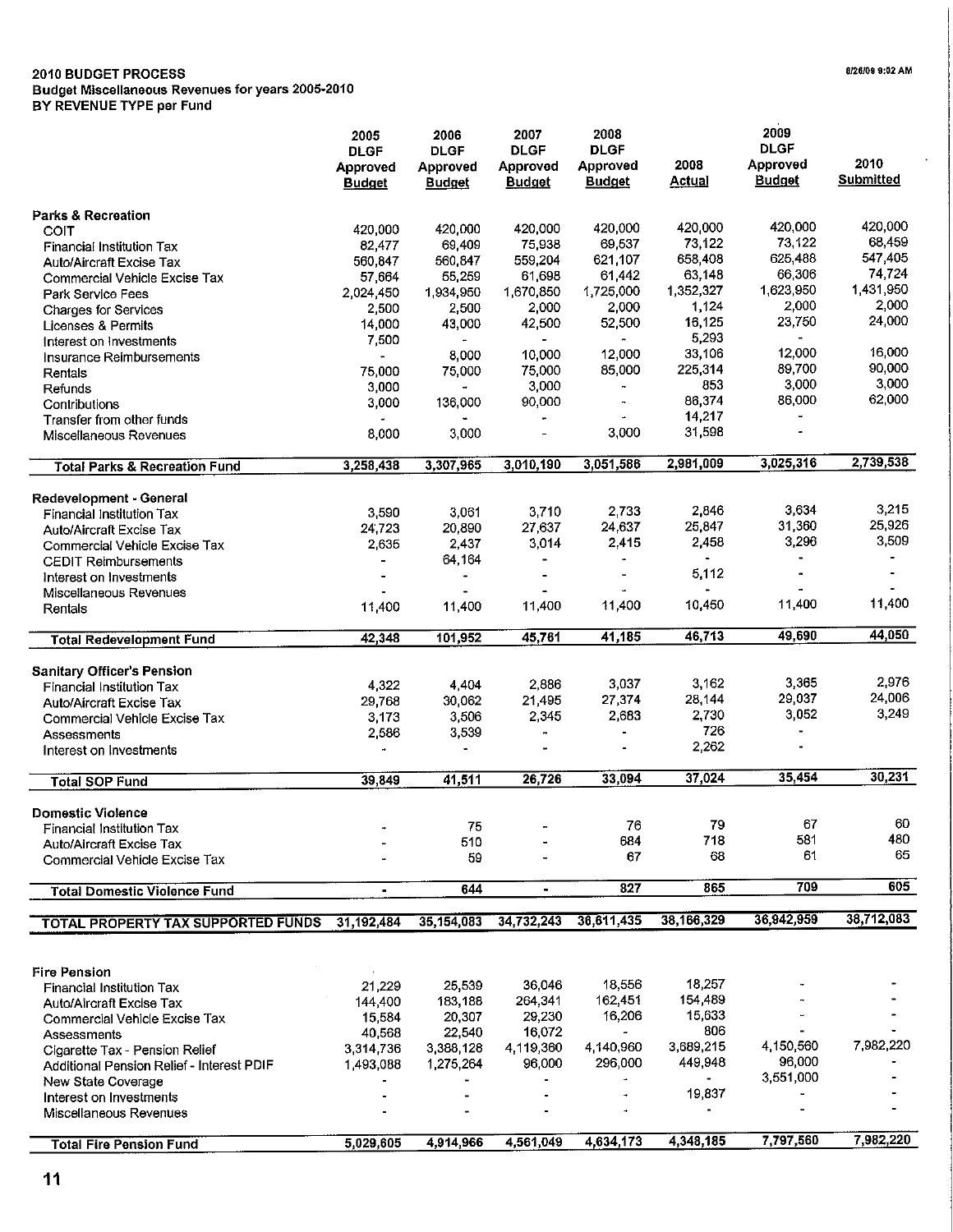### **2010 BUDGET PROCESS**

**Budget Miscellaneous Revenues for years 2005-2010**

**BY REVENUE TYPE per Fund**

|                                                    | 2005<br><b>DLGF</b><br>Approved<br><b>Budget</b> | 2006<br><b>DLGF</b><br>Approved<br><b>Budget</b> | 2007<br><b>DLGF</b><br>Approved<br><b>Budget</b> | 2008<br><b>DLGF</b><br>Approved<br><b>Budget</b> | 2008<br><b>Actual</b>  | 2009<br><b>DLGF</b><br>Approved<br><b>Budget</b> | 2010<br><b>Submitted</b> |
|----------------------------------------------------|--------------------------------------------------|--------------------------------------------------|--------------------------------------------------|--------------------------------------------------|------------------------|--------------------------------------------------|--------------------------|
| <b>Police Pension</b>                              |                                                  |                                                  |                                                  |                                                  |                        |                                                  |                          |
| Financial Institution Tax                          | 27,106                                           | 32,621                                           | 29,887                                           | 16,248                                           | 16,917                 |                                                  |                          |
| <b>Auto/Aircraft Excise Tax</b>                    | 186,683                                          | 222,661                                          | 222,629                                          | 146,451                                          | 146,101                |                                                  |                          |
| <b>Commercial Vehicle Excise Tax</b>               | 19,899                                           | 25,971                                           | 24,283                                           | 14,356                                           | 14,609                 |                                                  |                          |
| Assessments                                        | 65,000                                           | 31,089                                           | 12,078                                           | 5,866                                            | 7.198                  | 2,813                                            |                          |
| Cigarette Tax - Pension Relief                     | 3,590,964                                        | 3,670,472                                        | 4,462,640                                        | 4,486,040                                        | 4,176,883              | 4,496,440<br>104,000                             | 8,088,290                |
| Additional Pension Relief - Interest PDIF          | 1,617,512                                        | 1,381,536                                        | 104,000                                          | 304,000                                          | 488,121                | 3,846,000                                        |                          |
| <b>New State Coverage</b>                          |                                                  |                                                  |                                                  |                                                  | 2                      |                                                  |                          |
| <b>Auction Proceeds</b><br>Interest on Investments |                                                  |                                                  |                                                  |                                                  | 32,415                 |                                                  |                          |
| Miscellaneous Revenues                             |                                                  |                                                  |                                                  |                                                  | 11,517                 |                                                  |                          |
|                                                    |                                                  |                                                  |                                                  |                                                  |                        |                                                  |                          |
| <b>Total Police Pension Fund</b>                   | 5.507,164                                        | 5,364,350                                        | 4,855,517                                        | 4,972,961                                        | 4,893,763              | 8,449,253                                        | 8,088,290                |
| <b>Energy &amp; Environmental Services</b>         |                                                  |                                                  |                                                  |                                                  |                        |                                                  |                          |
| Solid Waste Collection Fees (User Fees)            | 8,145,432                                        | 10,062,000                                       | 9,089,502                                        | 10,994,616                                       | 10,756,519             | 10,732,404                                       | 10,610,448               |
| Interest on Investments                            |                                                  |                                                  | $\ddot{\phantom{1}}$                             |                                                  | 16,455                 |                                                  |                          |
| Miscellaneous Revenues                             |                                                  |                                                  |                                                  |                                                  | 114                    |                                                  |                          |
| Transfer from other funds                          |                                                  |                                                  | 405,000                                          |                                                  | $\overline{a}$         | 63,396                                           | 69,972                   |
| <b>Total Energy &amp; Environmental Svcs Fund</b>  | 8,145,432                                        | 10,062,000                                       | 9,494,502                                        | 10,994.616                                       | 10,773.088             | 10,795,800                                       | 10,680,420               |
|                                                    |                                                  |                                                  |                                                  |                                                  |                        |                                                  |                          |
| Motor Vehicle Highway                              |                                                  |                                                  |                                                  |                                                  |                        | 2,091,021                                        | 2,581,600                |
| <b>Wheel Tax/Surtax</b>                            | 1,853,777                                        | 1,930,300                                        | 1,894,914<br>7,422,613                           | 2,305,769<br>6,575,378                           | 2,294,080<br>7,012,011 | 6,647,341                                        | 6,927,436                |
| State Fuel Tax                                     | 5,845,903                                        | 6,367,658                                        | 1,543,535                                        | $\blacksquare$                                   |                        |                                                  |                          |
| Major Moves<br>City/Town Services                  | 370,021                                          | 446,561                                          | 381,320                                          | 411 105                                          | 474,923                | 412,000                                          | 423,000                  |
| <b>Water Cut Restorations</b>                      |                                                  |                                                  | 400,000                                          | 350,000                                          | 273,965                |                                                  | 260,000                  |
| <b>City Scale Receipts</b>                         | 9,000                                            | 9,000                                            | 9,000                                            | 4,800                                            | 2.290                  | 3,000                                            | 3,000                    |
| Administrative Reimbursements                      |                                                  |                                                  | $\blacksquare$                                   |                                                  | $\blacksquare$         | 350,000                                          |                          |
| Interest on Investments                            |                                                  |                                                  |                                                  |                                                  | 24,321                 | 100,000                                          |                          |
| Insurance Reimbursements                           |                                                  |                                                  |                                                  |                                                  | $\blacksquare$         | $\blacksquare$                                   |                          |
| Miscellaneous Revenues                             |                                                  |                                                  |                                                  |                                                  | 92,165                 |                                                  |                          |
| Transfer from other funds                          | 664,000                                          | 664,000                                          | 752,000                                          | 766,040                                          | 766,040                | 1,566,040                                        | 1,566,040                |
| <b>Total Motor Vehicle Highway Fund</b>            | 8,742,701                                        | 9,417,519                                        | 12,403,382                                       | 10,413,092                                       | 10,939,795             | 11,169,402                                       | 11,761,076               |
|                                                    |                                                  |                                                  |                                                  |                                                  |                        |                                                  |                          |
| <b>Local Road &amp; Street</b>                     | 2,180,328                                        | 2,491,996                                        | 2,817,853                                        | 2,728,616                                        | 2,722,096              | 2,628,162                                        | 2,660,313                |
| State Fuel Tax<br>Sale of Maps & Publications      | 565                                              | 530                                              | 300                                              | 300                                              | 105                    | 130                                              | 300                      |
| <b>Traffic Signal Maintenance Fees</b>             | 118,900                                          | 90,839                                           | 108,573                                          | 85,338                                           | 123,709                | 97,560                                           | 93,087                   |
| Street Engineering Fees from other funds           | 2,962,150                                        |                                                  |                                                  |                                                  | 747,022                |                                                  |                          |
| <b>Auction Proceeds</b>                            | 5,460                                            | 6,100                                            | $\rightarrow$                                    | $\blacksquare$                                   |                        |                                                  | $\mathbf{u}$ .           |
| Sale of Scrap                                      | $\overline{\phantom{a}}$                         |                                                  | 11,200                                           | 10,200                                           | 12,709                 | 10,200                                           | 10,200                   |
| Insurance Reimbursements                           | 32,400                                           | 46,000                                           | 50,175                                           | 72,000                                           | 124,903                | 96,000                                           | 72,000                   |
| Interest on Investments                            |                                                  |                                                  |                                                  | $\blacksquare$                                   | 52.834                 |                                                  |                          |
| Miscellaneous Revenues                             |                                                  |                                                  |                                                  |                                                  | 37,861                 |                                                  |                          |
| Transfer from other funds                          |                                                  |                                                  |                                                  |                                                  | 208,532                |                                                  |                          |
| <b>Total Local Road &amp; Street Fund</b>          | 5,299,803                                        | 2,635,465                                        | 2,988,101                                        | 2,896,454                                        | 4,029,771              | 2,832,052                                        | 2,835,900                |
| <b>Cumulative Capital</b>                          |                                                  |                                                  |                                                  |                                                  |                        |                                                  |                          |
| Cigarette Tax                                      | 829,027                                          | 767,291                                          | 789,674                                          | 877.802                                          | 813,290                | 800,275                                          | 777,767                  |
| Transfer from other funds (Light Lease)            |                                                  |                                                  | 1,400,000                                        | 1,350,000                                        | 1,200,000              | 1,415,000                                        | 735,000                  |
| Interest                                           | 18                                               | 13,000                                           | 24,000                                           | 24,000                                           | 23.033                 | 12,000                                           |                          |
| Miscellaneous Revenues                             |                                                  |                                                  |                                                  |                                                  |                        |                                                  |                          |
| <b>Total Cumulative Capital Fund</b>               | 829,045                                          | 780,291                                          | 2,213,674                                        | 2,251,802                                        | 2,036,323              | 2,227,275                                        | 1,512,767                |

8/26/09 9:02 AM

 $\hat{\mathcal{A}}$ 

 $\bar{1}$